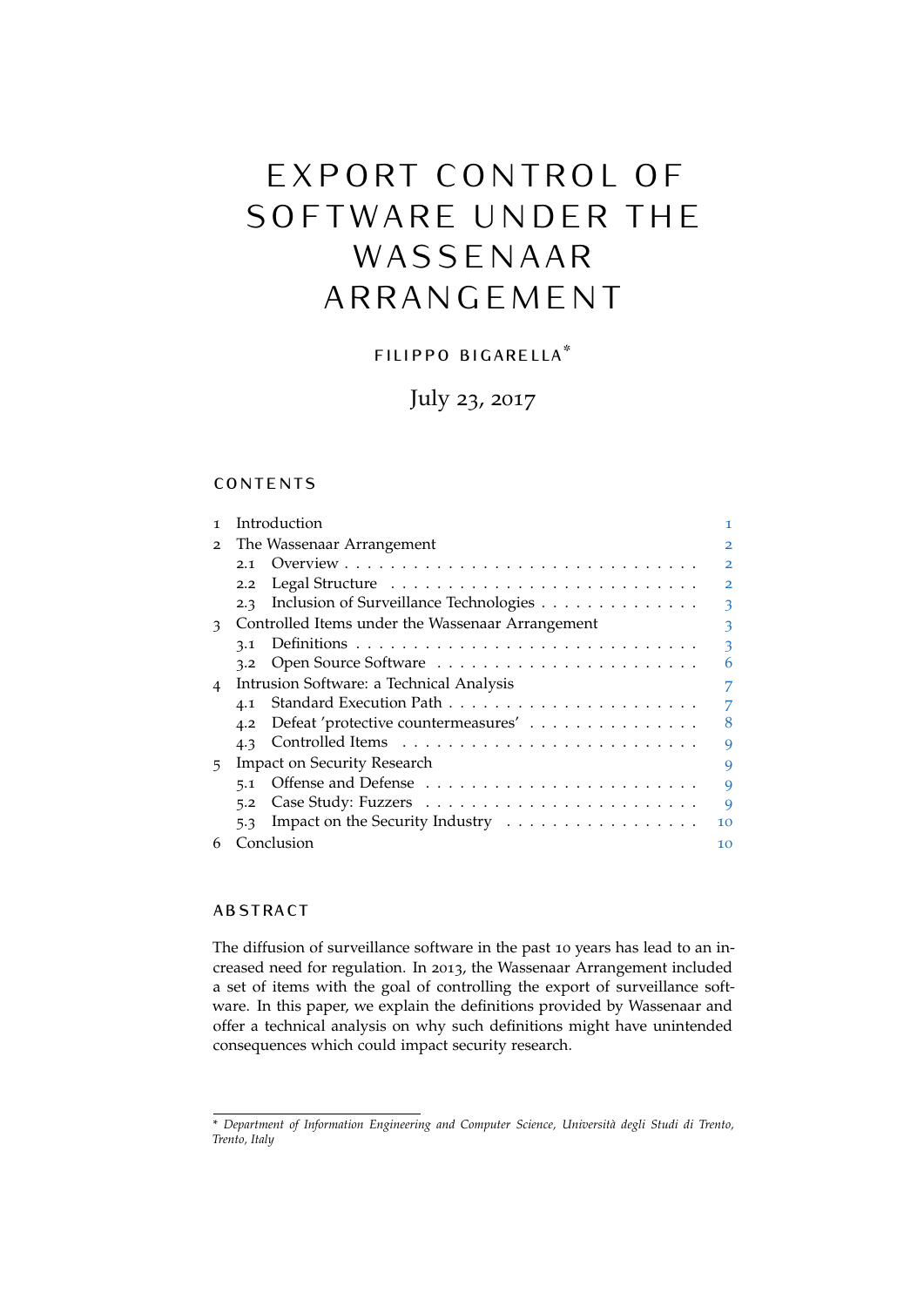#### <span id="page-1-0"></span>1 introduction

The ever growing of computers and network devices all around the globe has allowed our society to evolve towards being largely information-based. As the activities performed change, so do the types of crimes that can be committed by malicious individuals. Therefore, law enforcement often need to obtain improved technologies in order to efficiently prevent these crimes or identify the criminals.

One of the categories of software emerged in the recent past is surveillance software. These are technologies developed in order to track and analyze the behavior and the information exchanged by individuals. Law enforcement agencies need to use these tools to obtain informations that would often not be accessible otherwise. When employed in a lawful, ethical way, this software represents an important instrument in fighting crime.

However, like with other powerful tools, surveillance software could also be used in nefarious ways if the intentions of the operators are not oriented towards protecting people. This is the case of oppressive regimes using surveillance software against their own people, in order to track activists and impede their freedom of speech.

Between 2012 and 2014, multiple episodes of surveillance abuse were exposed by CitizenLab, a group based at the University of Toronto that performs research on communication technologies and human rights [[3](#page-12-0)]. From 2010 to 2012, Bahrain Government used Gamma Group's [[6](#page-12-1)] FinFisher to monitor lawyers, activists, journalists and political opposition leaders [[18](#page-12-2)] [[15](#page-12-3)]. In 2014, the Remote Control System software produced by the Italian company Hacking Team [[8](#page-12-4)], was found to be used against Ethiopian journalists [[11](#page-12-5)].

Finally, in 2016, CitizenLab and Lookout exposed an attack performed on Ahmed Mansoor, a prominent human rights defender based in the United Arab Emirates. The uniqueness of its attack is represented by the extremely sophisticated nature of the malware used, called "Pegasus", and developed by Israeli cyber-arms dealer NSO Group, which exploited multiple, previously unknown vulnerabilities to take control of the target's iPhone [[13](#page-12-6)].

The unlawful and unethical uses of surveillance software exposed the need for this category of technologies to be regulated. In order to prevent oppressive regimes from legally obtaining these technologies, the Wassenaar Arrangement included "Intrusion software" in its control lists in 2013, classifying it as a dual-use technology. Due to the restrictions imposed on the export of such tools, companies need to apply for an export license in order to legally trade them. This restriction has the goal of limiting such trade only between entities that can prove the software will be used for lawful and ethical purposes.

However, the definitions provided by Wassenaar have been strongly criticized by security researchers and professionals all over the world. Indeed, the language used in the control lists has unintended consequences that pose a threat to security research and development. By analyzing the definitions, we expose these consequences and we explain how they relate to security research. It will be important for security practitioners to closely follow and possibly influence the development of export control in order to help regulators outlining controls that have the main goal of protecting people.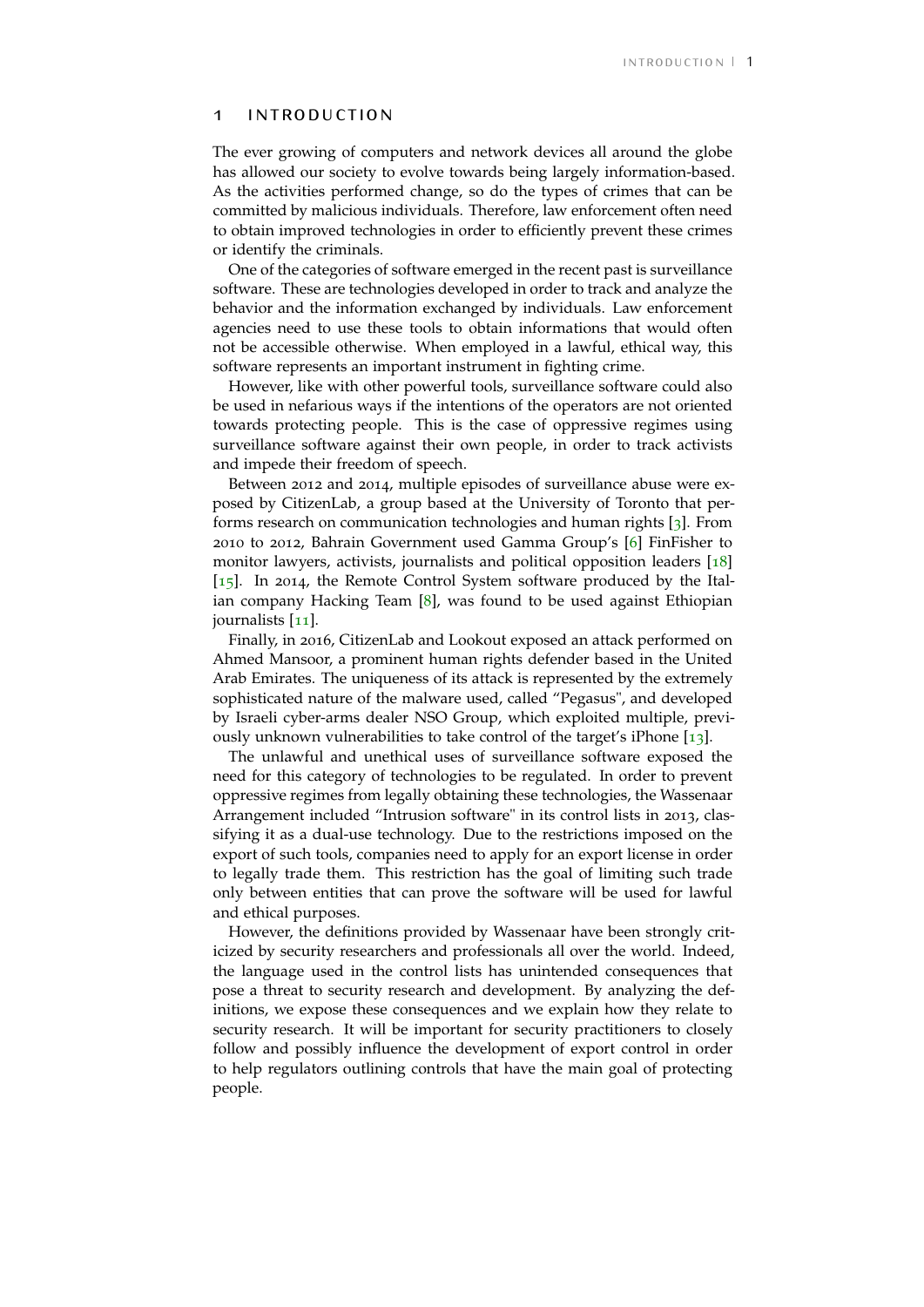outline The remainder of the paper is organized as follows. In Section [2](#page-2-0) we introduce the Wassenaar Arrangement and explain how dual-use export controls are structured. In Section  $\frac{1}{3}$  $\frac{1}{3}$  $\frac{1}{3}$  we examine the relevant definitions provided by the control lists, which describe what items are controlled by Wassenaar. In Section  $4$  we analyze the definition of "Intrusion software" from a technological point of view, pointing out the potential flaws in the definitions. In Section  $\frac{1}{2}$  we describe how the restrictions imposed on these items may affect security research. We conclude in Section [6](#page-10-1).

# <span id="page-2-0"></span>2 the wassenaar arrangement

In this section we introduce the Wassenaar Arrangement and explain how and why it relates to software.

#### <span id="page-2-1"></span>2.1 Overview

The Wassenaar Arrangement on Export Controls for Conventional Arms and Dual-Use Goods and Technologies [[10](#page-12-7)] is an international body, which aims to regulate the international trade of such items in order to build a more transparent and stable environment among the member states. The Arrangement was established on 12 July 1996 in Wassenaar, the Netherlands, by 33 founding members and it acts as a successor to COCOM (Coordinating Committee for Multilateral Export Controls), a group composed by NATO states that discussed the export of arms to non-NATO states. As of July 2017, the Wassenaar Arrangement includes 41 states.

The Wassenaar Arrangement provides two different control lists: the "Munition List" and the "List of Dual Use Goods and Technologies". The former includes items that are specifically designed for military use: therefore, it is not directly relevant to the topics discussed in this paper. The latter, as the name may suggest, covers a set of items that can have both a civilian and military use: this is the case for computers, telecommunications technologies and information security equipment.

One of the fundamental goals of the Wassenaar Arrangement is to prevent the proliferation and accumulation of goods that could be used to produce weapons of mass destruction (WMD), such as stopping chemical weapons precursors and uranium enrichment. Additionally, the Arrangement aims at controlling conventional arms and preventing the trade of such items with oppressive regimes, that might use them in a breach of civil rights.

#### <span id="page-2-2"></span>2.2 Legal Structure

The control lists provided by the Wassenaar Arrangement serve as a reference for the participating states: indeed, such lists do not have binding legal power throughout the member states. The states need to implement the export controls through national laws, in order for them to have effect. Therefore, the decision to deny or allow for the export of any item is ultimately taken by each participating state. This is also referred to as the voluntary approach chosen by Wassenaar.

A plenary meeting is held every year among the participating states, during which possible updates to the control lists are discussed by their representatives. In order to perform modifications to the control lists, all the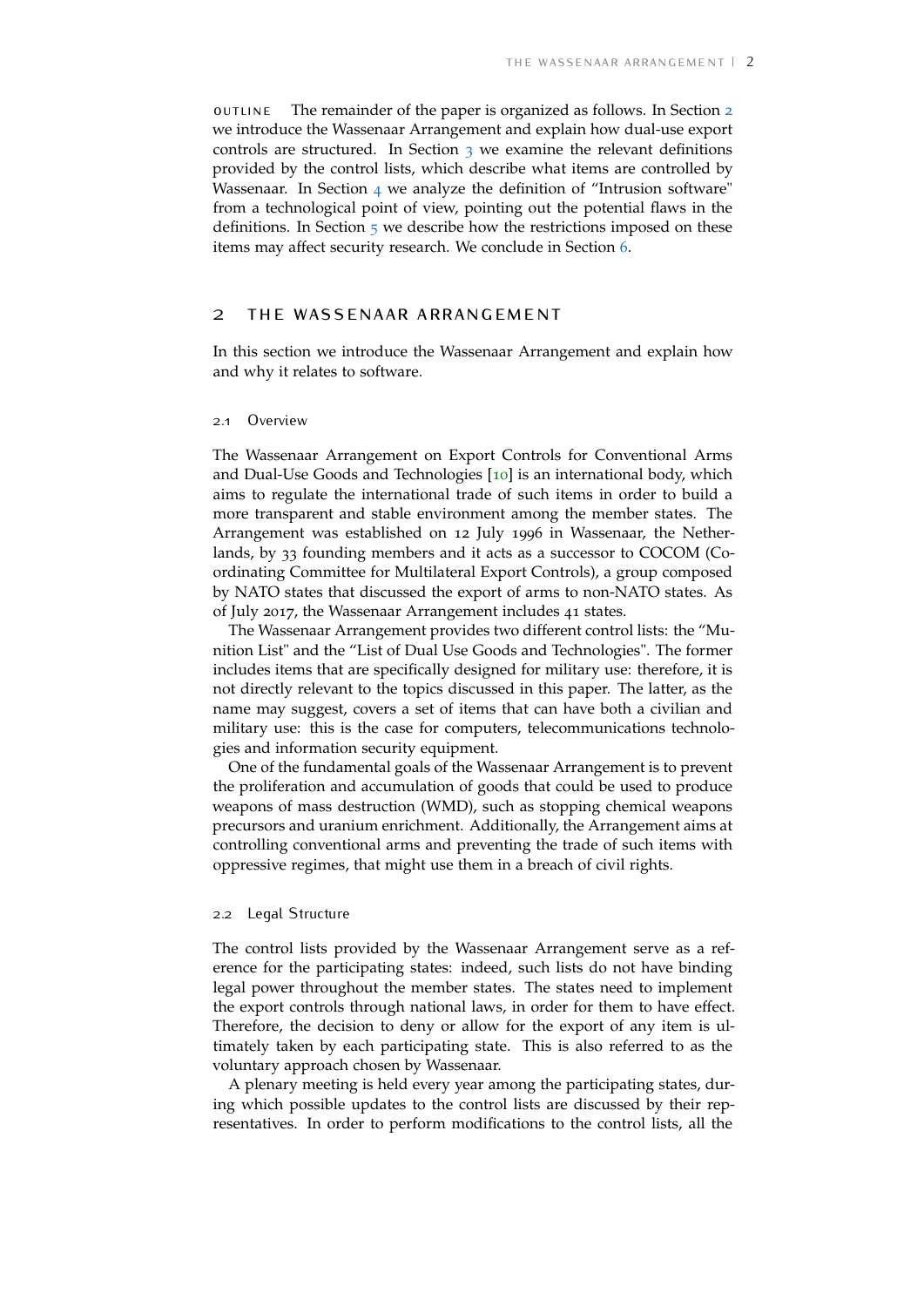participating states must agree. As a result, the national implementations should be updated to be consistent with the newly provided lists.

#### 2.2.1 *Dual-Use Regulation in the European Union*

Through the Council Regulation (EC) No 428/2009 of 5 May 2009 [[14](#page-12-8)], the European Union provides a reference which can be used directly by member states without the need for them to implement export controls in their national laws. Such a legislative act is legally binding for member states, since it has an immediate and direct application in each one of them.

However, while each state can refer directly to the Dual-Use Regulation, the lists provided may not directly reflect the updates performed by the Wassenaar Arrangement, due to the different pace followed by the European Union in updating the Regulation.

#### <span id="page-3-0"></span>2.3 Inclusion of Surveillance Technologies

As the technological panorama evolves throughout the years, new categories of items have surfaced that may have both a civilian and military use. In order to coherently adhere with its original goals, the Wassenaar Arrangement has updated the control lists to include such items.

Indeed, during the plenary meeting of December 2013, the Arrangement has included in the newly updated control lists a set of items to represent those technologies or equipments that could be used by different entities to produce and deploy surveillance and intelligence gathering tools.

As explained by the Department for Business Innovation & Skills in the United Kingdom, such controls have been introduced "because of real concerns about the use of such tools to breach human rights and the risks that they pose to national security"  $[12]$  $[12]$  $[12]$ . That is to say, the main goal behind the introduction of the aforementioned item is to regulate the trade of those technologies in activities that lead to the breach of human rights of the people involved  $\left[11\right]$  $\left[11\right]$  $\left[11\right]$   $\left[15\right]$  $\left[15\right]$  $\left[15\right]$ .

Specifically, two different categories have been introduced to regulate the export of surveillance technologies: "intrusion software" and "IP surveillance systems". However, the definitions provided in the control lists (discussed in Section [3](#page-3-1)) may not be adequate in correctly defining the scope necessary to reach the aforementioned goal.

# <span id="page-3-1"></span>3 controlled items under the wassenaar arrangement

In this section we outline and discuss the definitions of the items concerning surveillance systems provided by the Wassenaar Arrangement. Additionally, we explain how the control lists relate to Open Source Software.

#### <span id="page-3-2"></span>3.1 Definitions

In December 2013, a set of items has been added to the Wassenaar Arrangement control lists with the main goal of regulating the export of surveillance software. However, both the industry and the independent security research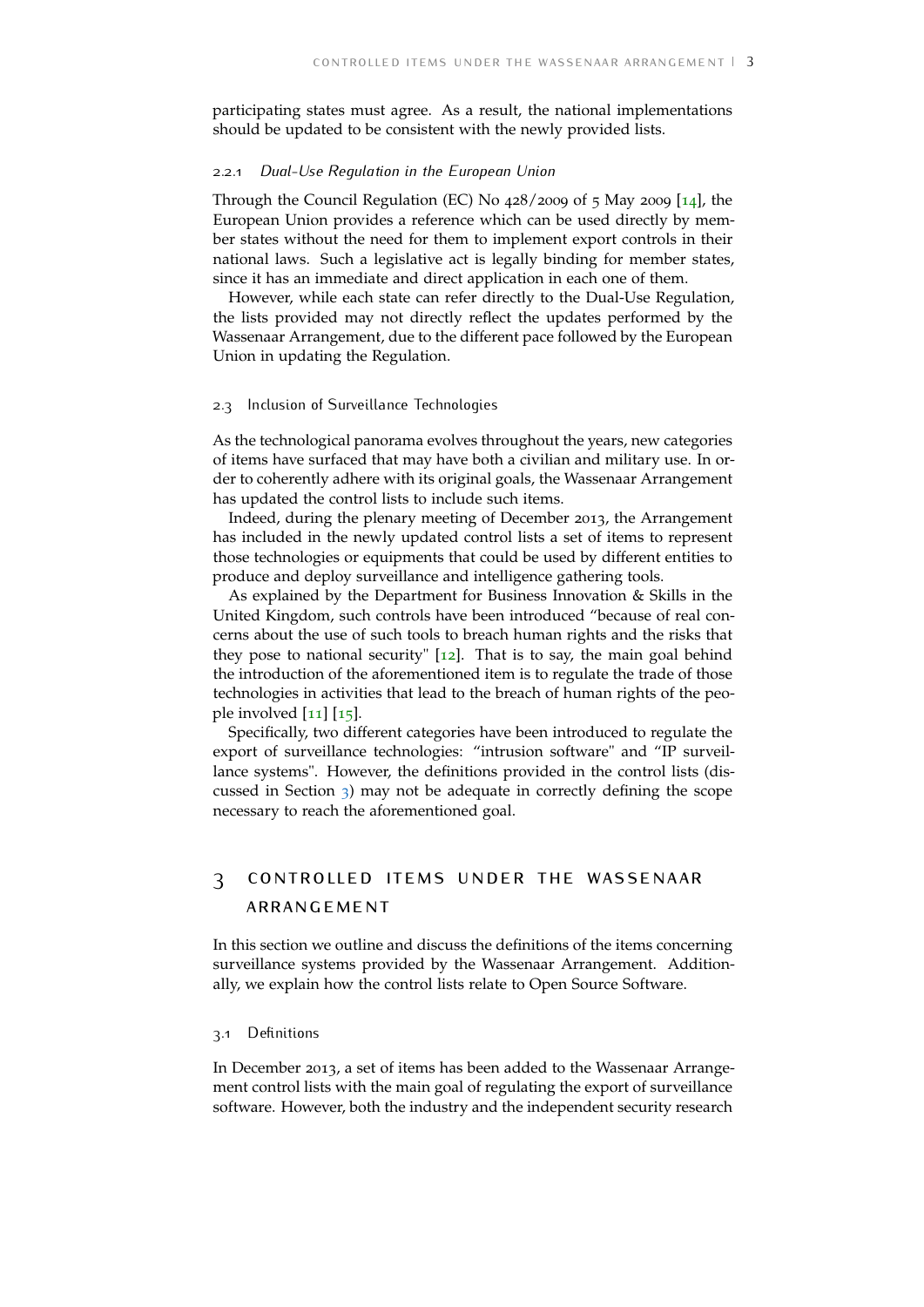community expressed their disagreement with the broad scope of the definition provided in such document (as better discussed in Section [5](#page-9-0)).

Therefore, after a certain number of consultation rounds, the language used for some definitions has been slightly updated, to try and improve the scope of the definitions and better define class of software that should be regulated.

We now explore the item categories added in December 2013 to include surveillance software: however, the definitions taken into account reflect the most recent revision of the control lists provided by the Wassenaar Arrangement (February 2017) [[21](#page-13-0)].

## 3.1.1 *Intrusion Software*

During the past decade, many different companies have surfaced whose business model is based on developing, selling and supporting software aimed at exploiting software vulnerabilities in order to surveil different targets [[8](#page-12-4)] [[6](#page-12-1)]. These technologies are then sold by the companies to different entities, including but not limited to foreign nation states, government agencies or companies.

The Wassenaar Arrangement tries to cover that kind of software through the definition of "Intrusion Software". The relevant sections in the List of Dual-Use Goods and Technologies covering "Intrusion Software" are 4.A.5., 4.D.4. and 4.E.1.c., which are quoted as follows:

**4.A.5.** Systems, equipment, and components therefor, specially designed or modified for the generation, command and control, or delivery of "intrusion software".

**4.D.4.** "Software" specially designed or modified for the generation, command and control, or delivery of "intrusion software".

**4.E.1.c.** "Technology" for the "development" of "intrusion software".

In order to better understand the previously quoted item definitions, we need to focus on the concept of "Intrusion software" itself, which is defined as follows:

"Software" specially designed or modified to avoid detection by 'monitoring tools', or to defeat 'protective countermeasures', of a computer or network- capable device, and performing any of the following:

- a. The extraction of data or information, from a computer or network- capable device, or the modification of system or user data; or
- b. The modification of the standard execution path of a program or process in order to allow the execution of externally provided instructions.

Additionally, the definition is supplemented by a note that defines certain exceptions of items that are not to be considered intrusion software:

- 1. "Intrusion software" does not include any of the following:
	- a. Hypervisors, debuggers or Software Reverse Engineering (SRE) tools;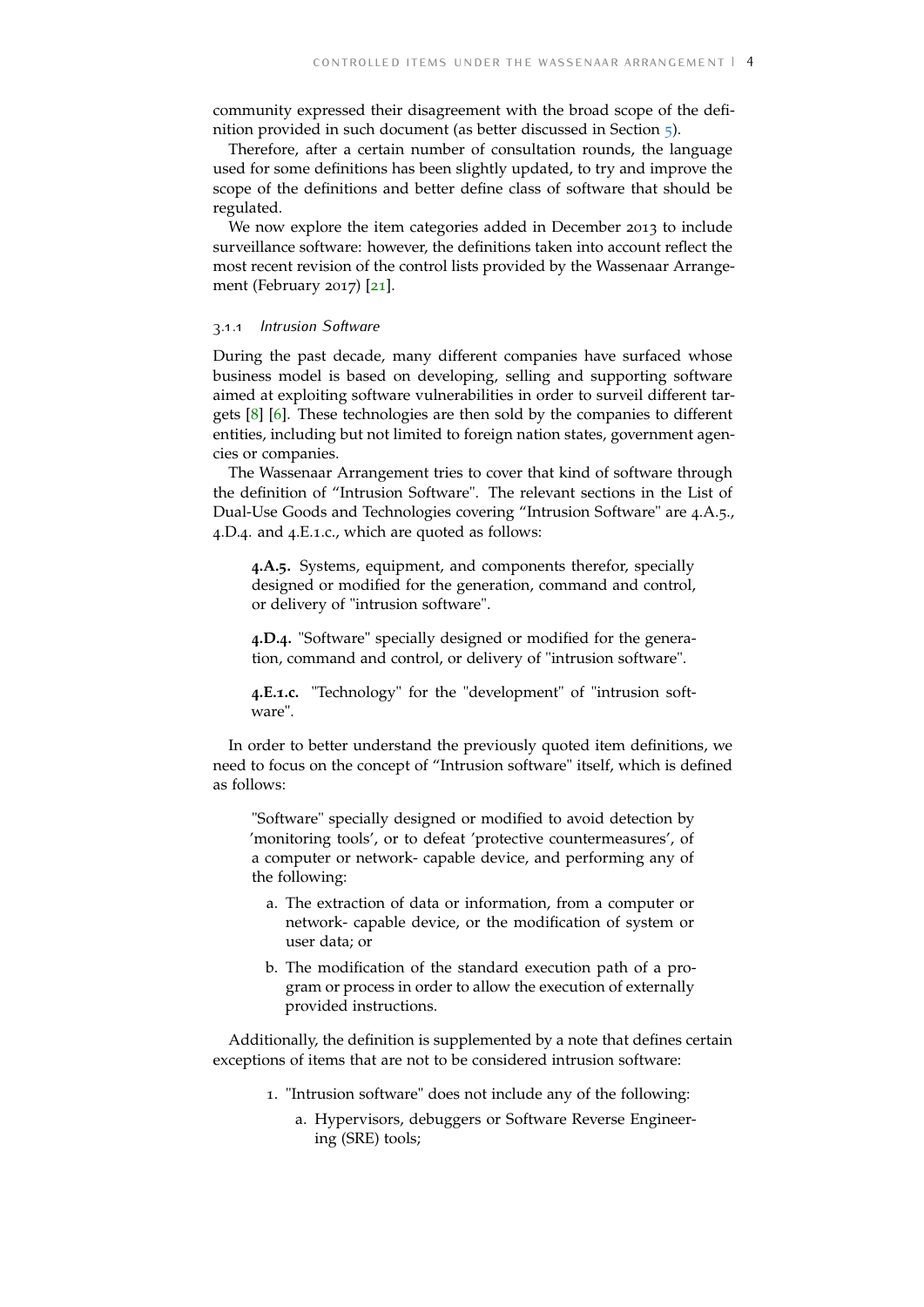- b. Digital Rights Management (DRM) "software"; or
- c. "Software" designed to be installed by manufacturers, administrators or users, for the purposes of asset tracking or recovery.

As analyzed by Bratus et al. [[20](#page-12-10)], in order to regulate intrusion software, the Wassenaar Arrangement defines a conceptual framework composed of two different parts. The first part is what is included in the definition of "intrusion software": these items are not directly regulated. Instead, the control lists directly include all the technologies aimed at the "development", "generation, command and control, or delivery" of the intrusion software. These technologies constitute the items that are directly controlled by the Wassenaar Arrangement.



Not Controlled

**Figure 1:** Conceptual framework used by Wassenaar.

This approach might seem to favor security research in spite of the development of commercial malware. However, as we show in Section [4](#page-7-0), the extremely broad definition of intrusion software causes the inclusion of a large number of commonly used technologies that are essential in the development of general purpose software and to perform security research.

### 3.1.2 *IP Surveillance Systems*

Another category introduced by the amendments of December 2013 to the control list of the Wassenaar Arrangement is one under the name of "IP Surveillance System". This category of items is defined in section 5.A.1.j. as follows:

**5.A.1.j.** IP network communications surveillance systems or equipment, and specially designed components therefor, having all of the following:

- 1. Performing all of the following on a carrier class IP network (e.g., national grade IP backbone):
	- a. Analysis at the application layer (e.g., Layer 7 of Open Systems Interconnection (OSI) model (ISO/IEC 7498- 1));
	- b. Extraction of selected metadata and application content (e.g., voice, video, messages, attachments); and
	- c. Indexing of extracted data; and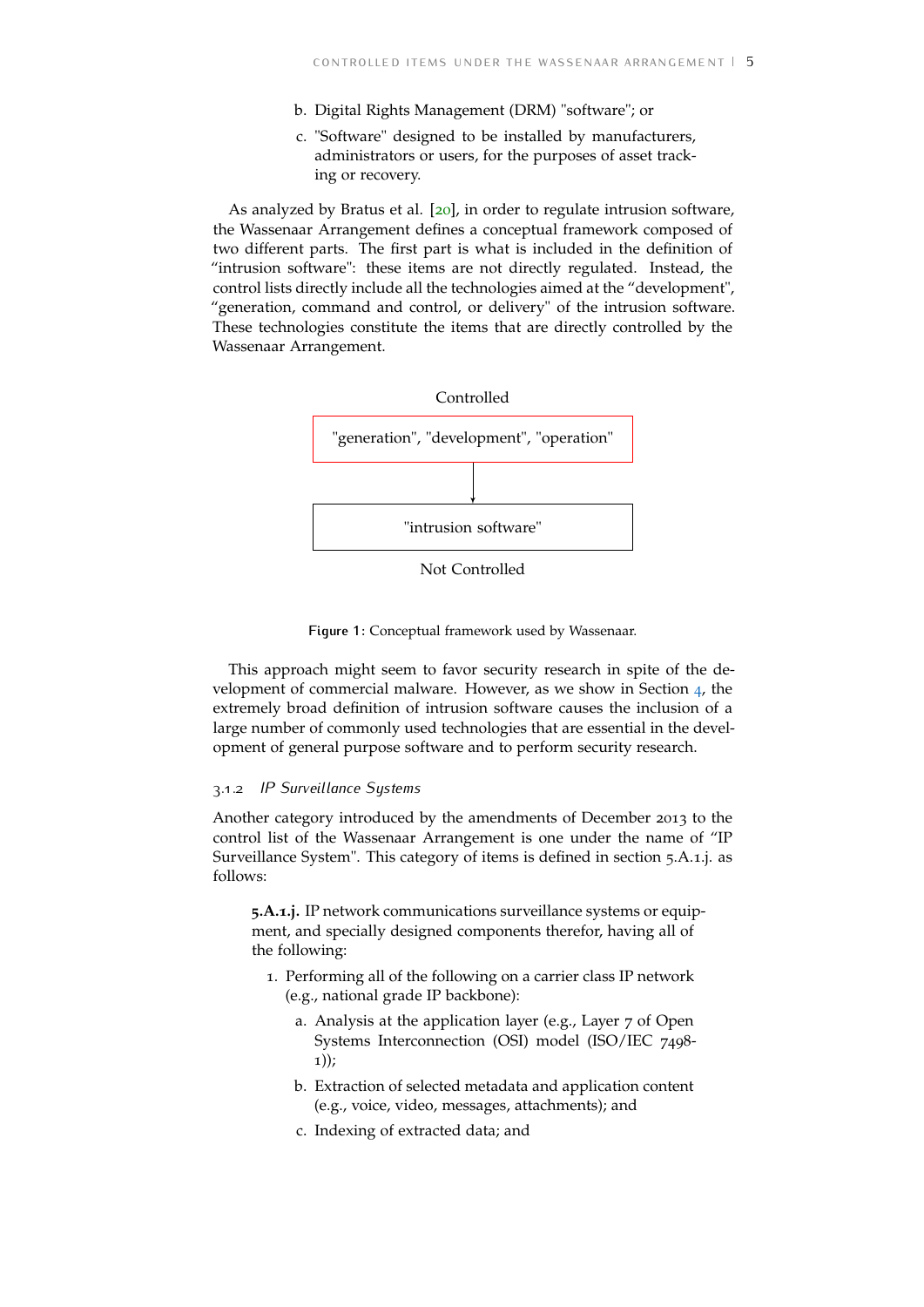- 2. Being specially designed to carry out all of the following:
	- a. Execution of searches on the basis of 'hard selectors'; and
	- b. Mapping of the relational network of an individual or of a group of people.

Similarly to Intrusion software, the definition is supplemented by a note defining certain exemptions of items that can not be defined as IP Surveillance systems:

**5**.A.1.j. does not apply to systems or equipment, specially designed for any of the following:

- a. Marketing purpose;
- b. Network Quality of Service (QoS);or
- c. Quality of Experience (QoE).

The scope of this definition is narrowed in particular by Section 5.A.1.j.2: indeed, the requirement of "Mapping of the relational network of an individual or of a group of people" is extremely specialized and denotes a very detailed design purpose.

While this paper primarily focuses on the definition of Intrusion software, some considerations can be performed on this definition.

On one hand, as opposed to Intrusion software, the approach chosen for this definition limits the amount of controversy that might originate from the introduction of this category, as the listed requirement are extremely specialized.

However, on the other hand, the provided definition does not try to cover all the possible technologies within this field that could be used to breach human rights. Moreover, it deliberately allows the use of Deep Packet Inspection for marketing purposes, which might constitute a privacy breach for the user of certain networks.

### <span id="page-6-0"></span>3.2 Open Source Software

In order to understand how the aforementioned definitions relate to Open Source Software, in particular the ones of "Intrusion software" and the affine technologies, we can analyze different notes provided in the control list [[21](#page-13-0)]. In this context, by Open Source Software, we refer to software whose source code is publicly available, without any distinction on the licenses chosen.

Based on the Statement of Understanding at page 233, it is possible to determine that "software" and "technology" controls automatically extend to "source code", unless stated otherwise:

Taking into account national practices and legislation, Participating States agree that "source code" items are controlled either by "software" or by "software" and "technology" controls, except when such "source code" items are explicitly decontrolled.

However, the final part of the General Technology Note at page 3, states that such controls do not apply if the technology is "in the public domain":

Controls do not apply to "technology" "in the public domain", to "basic scientific research" or to the minimum necessary information for patent applications.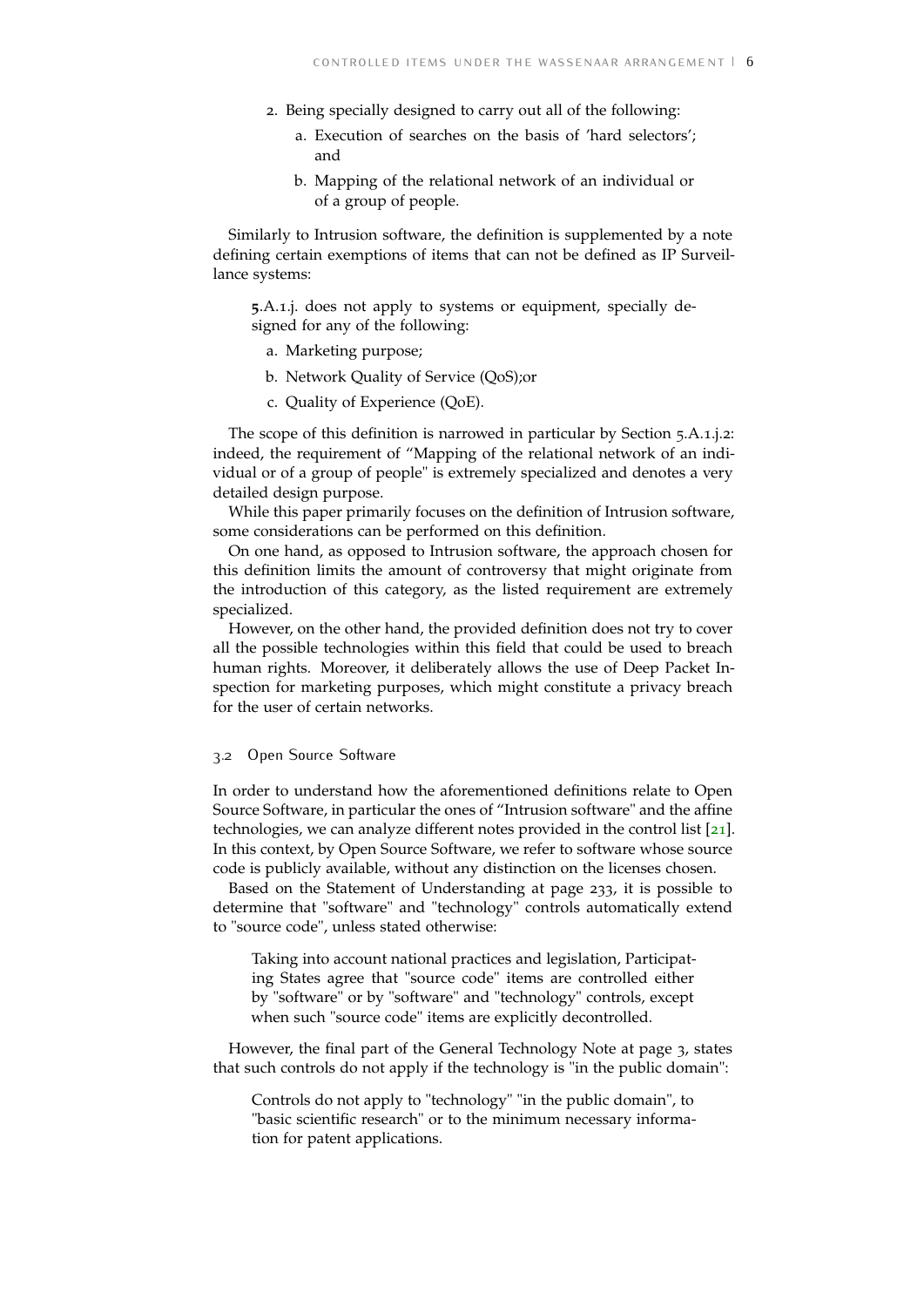This fact is reinforced by the General Software Note at page 3, which extends that conditional inclusion to software, at point 2:

The Lists do not control "software" which is any of the following:

- 1. Generally available to the public by being:
	- a. Sold from stock at retail selling points without restriction, by means of:
		- 1. Over-the-counter transactions;
		- 2. Mail order transactions;
		- 3. Electronic transactions; or
		- 4. Telephone call transactions; and
	- b. Designed for installation by the user without further substantial support by the supplier;
- 2. "In the public domain"; or
- 3. The minimum necessary "object code" for the installation, operation, maintenance (checking) or repair of those items whose export has been authorised.

As a last step, it is fundamental to understand how the "public domain" is defined by the control list. We can find a definition at page 215:

This means "technology" or "software" which has been made available without restrictions upon its further dissemination. Note Copyright restrictions do not remove "technology" or "sof

<span id="page-7-0"></span>Therefore, we can conclude that Open Source Software, as considered in this context, is not subject to the controls defined by the Wassenaar Arrangement.

# 4 intrusion software: a technical analysis

In this section we discuss the definition of "Intrusion software", as provided by Wassenaar, from a technical point of view.

## <span id="page-7-1"></span>4.1 Standard Execution Path

As pointed out by Bratus et al. [[20](#page-12-10)], one of the fundamental concepts in the definition of "Intrusion software" provided in the control list is the "standard execution path". Indeed, the "modification of the standard execution path of a program" is how the idea of intrusion is defined by the Arrangement. However, this definition does not offer a correct specification of the software constituting a surveillance implant.

First of all, it might not be possible to define a "standard" execution path for every kind of software. In fact, any software which implements different functionalities by the use of plugins does not have a common execution path across different installations or deployments. This fact is reinforced if such plugins can be developed by third party developers, not involved in the development of the original software. This is the case for many common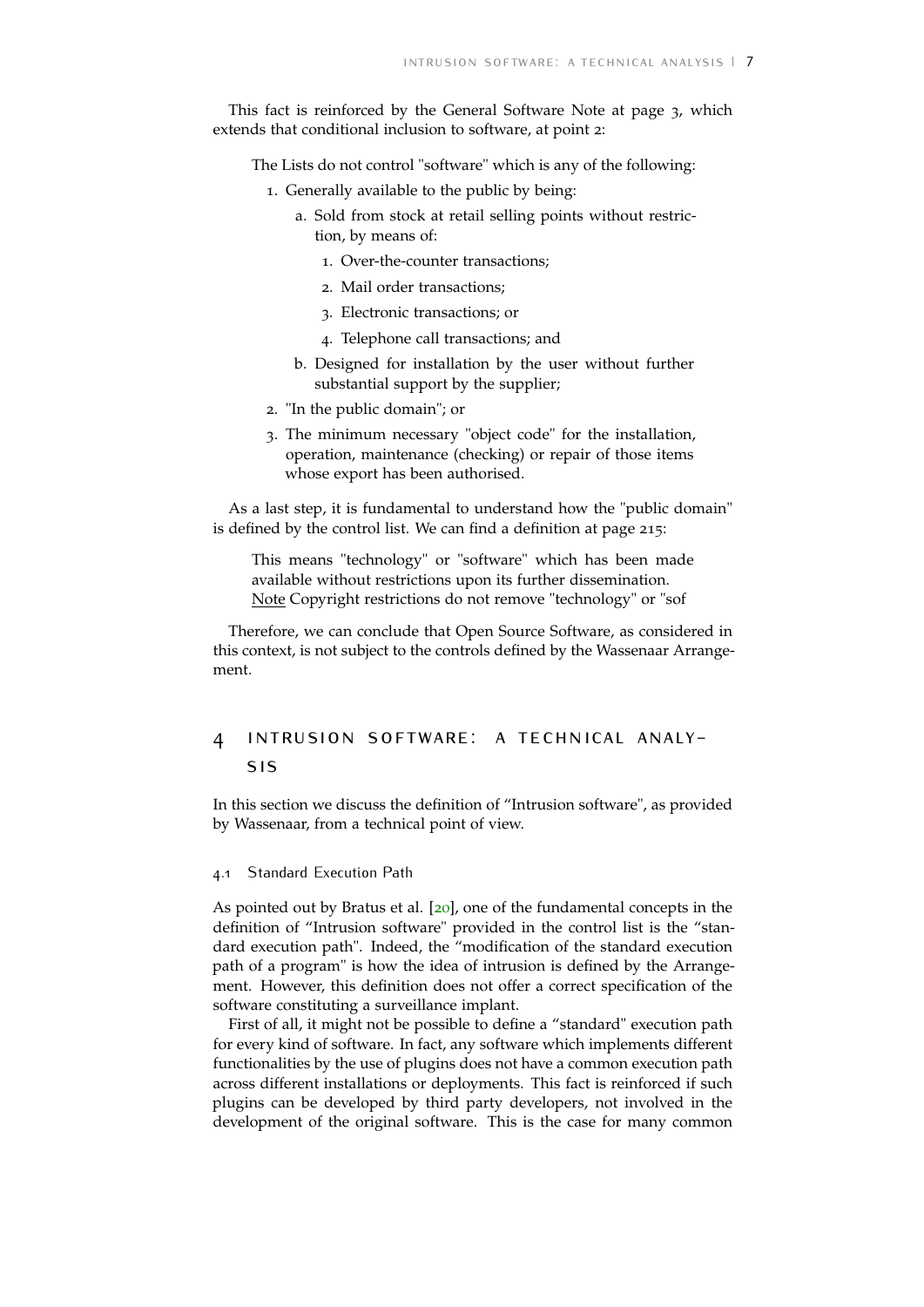software projects, such as the Apache [[1](#page-12-11)] and nginx [[9](#page-12-12)] Web servers, the Chrome  $[2]$  $[2]$  $[2]$  and Firefox  $[5]$  $[5]$  $[5]$  Web browsers, etc.

Additionally, there exist many use cases of techniques based on modifying the execution paths of computer software, of which nefarious intrusion with the purpose of surveillance represent only one. This technique is more commonly referred to as *hooking* and it is used in many different software environments. Hooking can be used to inject code into running programs, for example to patch a security vulnerability, to add code used for instrumentation purposes or to upgrade such software, if it lacks an update mechanism or it cannot be stopped to perform that procedure. The *Detours* [[17](#page-12-15)] library developed by Microsoft is an example of a framework to apply the hooking technique on the Windows operating system.

The mistake committed by the definition provided by Wassenaar is using a technique which may or may not be used by surveillance software, in order to characterize such software. This approach leads to the inclusion of non-malicious software and it is not possible to provide exceptions in order to exclude all the tools, some of which are essential to security research, as we explore in Section [5](#page-9-0).

#### <span id="page-8-0"></span>4.2 Defeat 'protective countermeasures'

Another fundamental concept for the definition of "Intrusion software" is the fact that the program should "defeat 'protective countermeasures'" in order to be classified as such. However, this wording does not characterize software in a meaningful way.

"Protective countermeasures" are defined in a technical note attached to the definition of intrusion software:

'Protective countermeasures': techniques designed to ensure the safe execution of code, such as Data Execution Prevention (DEP), Address Space Layout Randomisation (ASLR) or sandboxing.

Specifically, this definition lists a set of mitigations commonly implemented in modern operating systems and sets the bypass of any of these techniques as a requirement for the classification of intrusion software.

However, this legal requirement may not hold as a technical requirement to have a functioning surveillance software: it is perfectly possible to develop remote monitoring software that does not bypass such mitigations. For example, the software might be installed by using a phishing attack  $[16]$  $[16]$  $[16]$ [[13](#page-12-6)]. Additionally new dissemination techniques are constantly being deployed. As reported by Nagaraja and Anderson [[19](#page-12-17)], social malware has already been used to target activists in Tibet.

<span id="page-8-1"></span>Moreover, legitimate software may need to "defeat" such mitigations in order to implement its functionalities: as explained by Bratus et al. in their public comment [[20](#page-12-10)], an example could be the case of *hot-patching* mechanisms. These techniques rely on modifying memory locations in order to update or fix running software. In order to apply such modifications, they need to scan and analyze the memory to identify the areas that need to be modified. It is possible to achieve that goal only by determining the exact location in memory of specific patterns, effectively overcoming the protection imposed by Address Space Layout Randomization (ASLR).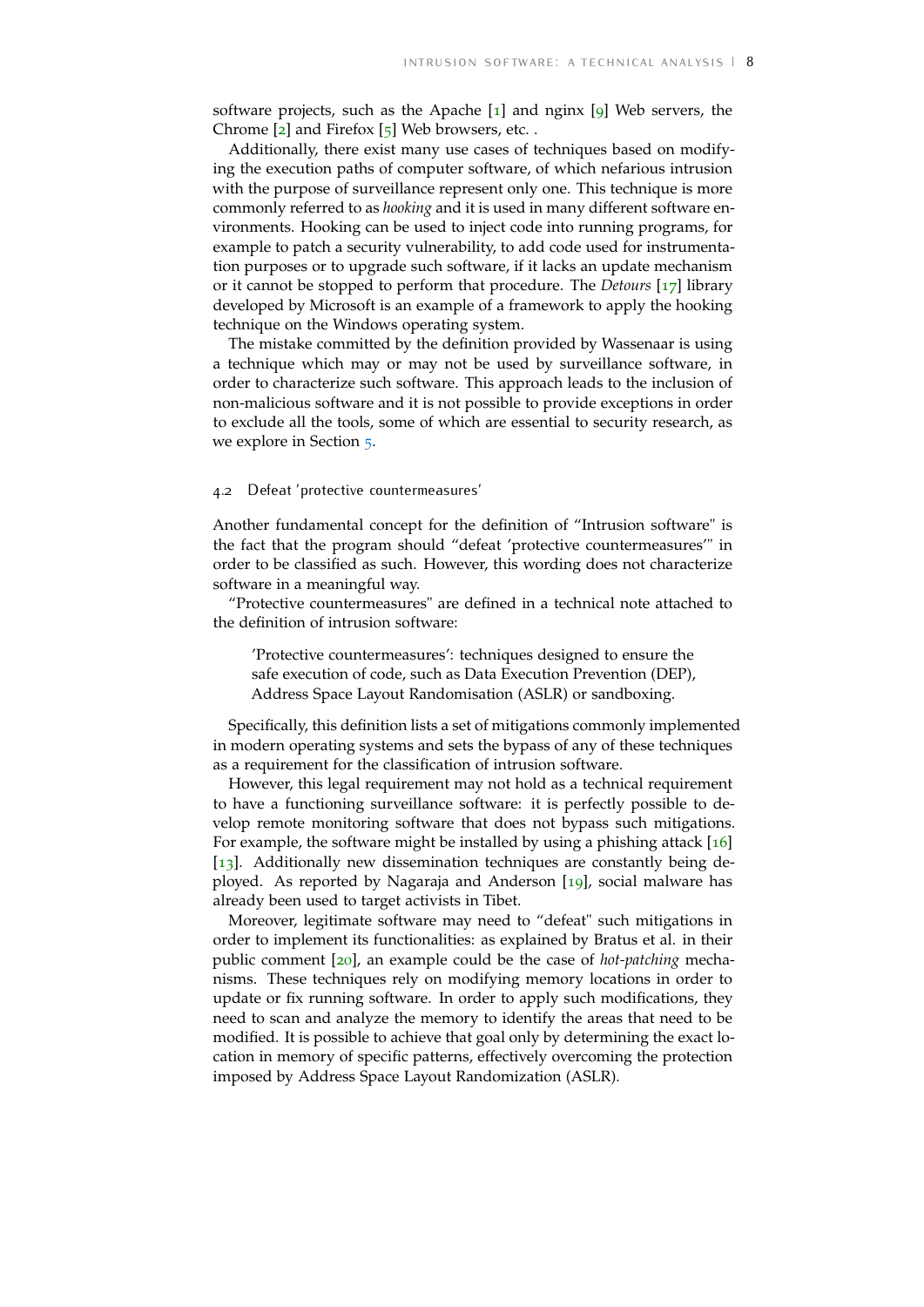#### 4.3 Controlled Items

As we explained in Section [3](#page-3-1), the control lists of the Wassenaar Arrangement define a two-tiers conceptual framework regarding intrusion software. One tier is constituted by intrusion software itself, which is not directly regulated. The other tier includes all the technology needed for the "development" and "generation, command and control, or delivery" of intrusion software.

The over broad definition of intrusion software leads to an extremely generic definition for the technologies included in the second tier, whose export is therefore directly controlled. Arguably, compilers such as Clang [[4](#page-12-18)] or GCC [[7](#page-12-19)] could be included in the second tier, because they are used in the development and the generation of software that might be classified as intrusion software by the definition provided by Wassenaar.

## <span id="page-9-0"></span>5 impact on security research

<span id="page-9-1"></span>In this section we explore the impact on security research of the previously discussed controls.

#### 5.1 Offense and Defense

Security research is usually categorized as either defensive or offensive. Defensive security research focuses on improving the security of software by fixing issues or developing mitigations against particular classes of attacks. Offensive security research has the goal of finding flaws in the software that can be potentially exploited to take control of a program or a system. Additionally, offensive security researchers and engineer develop the software to exploit those vulnerabilities.

Besides having a very different objective, these two fields of security research also differ in a more abstract way, and that is how their effectiveness can be verified. In offensive security, it is extremely easy to measure the effectiveness of a given approach or technology: by writing an exploit, the researcher is actually providing a proof of existence of a given vulnerability. On the other side, effectiveness in defensive security can only be measured by verifying what kind of attacks can be stopped.

Therefore, offensive research is essential for defensive security, as developing and creating new attacks is the most effective way to improve the security of software. Limiting offensive research would hinder the development of defensive security.

The definitions provided by Wassenaar would consider as directly controlled items certain technologies that are used both by surveillance software developers and defensive security researchers. It is very hard, if not impossible, to draw a line separating the tools based on the goal of the software that is being developed through their use.

### <span id="page-9-2"></span>5.2 Case Study: Fuzzers

A set of tools that might be problematic under the definitions provided by Wassenaar are *fuzzers*. Fuzz testing is a form of software testing that consists in randomly generating a large number of inputs and test whether the program's behaviour is consistent when handling them. Many software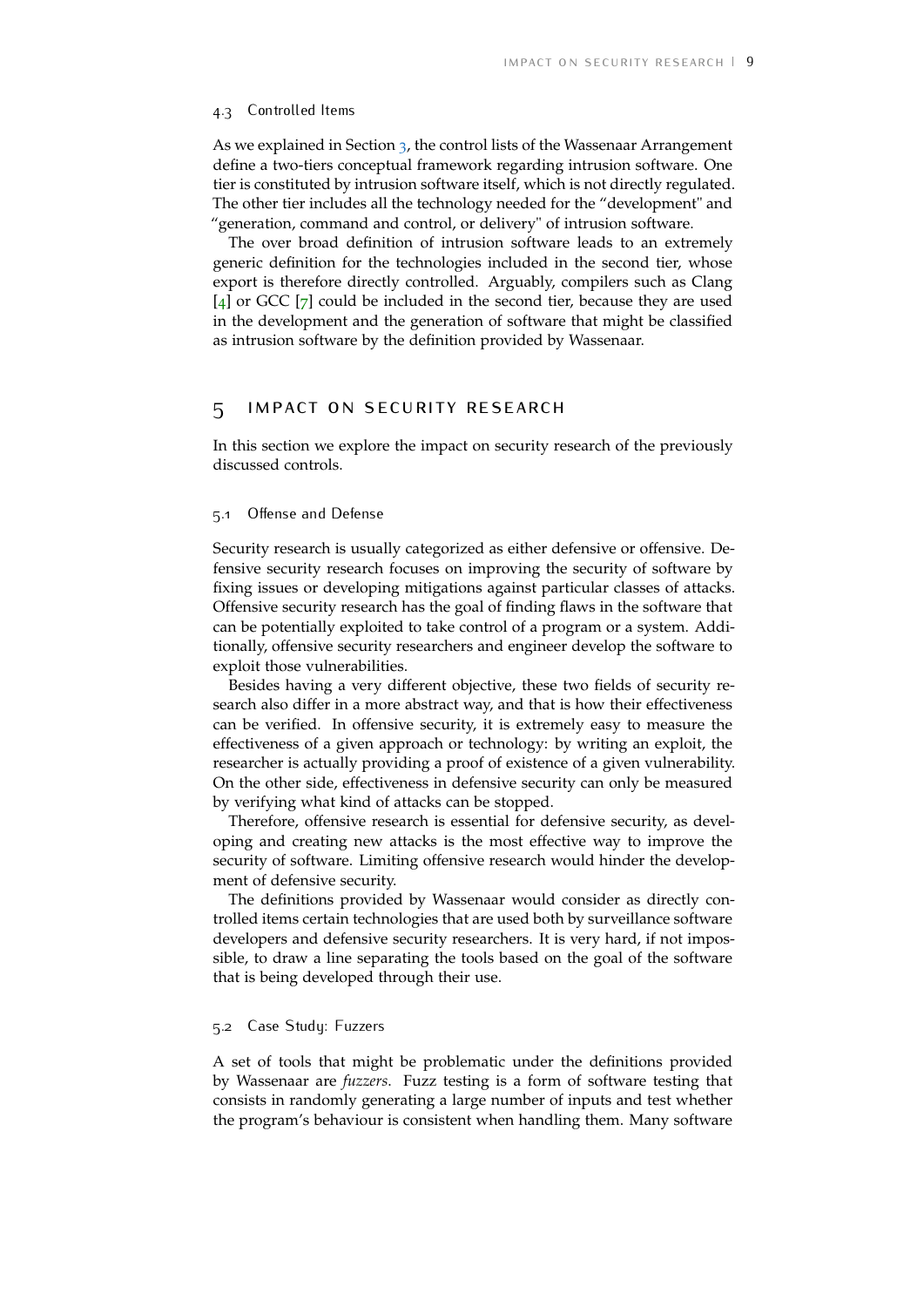vendors use fuzz testing in their development process. Some of them, such as Google and Microsoft, offer fuzzing infrastructures as a service to allow developers to find bugs in their software.

In security research, these tools are used both by offense and defense in order to find inputs that might cause a specific program to crash. Fuzzers play a fundamental role in the development of "intrusion software", as they allow security researcher to find the inputs that might allow for the "modification of the standard execution path of a program".

Therefore, this kind of tools would be a directly controlled item. However, limiting the development and the improvement of fuzzers may have catastrophic results in defensive security.

#### <span id="page-10-0"></span>5.3 Impact on the Security Industry

Other activities in the security industry are also directly impacted by Wassenaar. When considering incident response and vulnerability triaging, for example, it could seem that the aforementioned two-tiers framework proposed by Wassenaar tries to facilitate communication among professionals. Indeed, it is architected in order to allow security professional to share malware samples, since "Intrusion software", as we explained, is not directly regulated.

However, sharing malware samples is often not enough to understand the behaviour of such malicious software: most of the times engineers need to develop tools and technologies that are used to analyze the malware. These tools would be directly controlled under Wassenaar, since they communicate with intrusion software. A company with teams working around the globe would need to apply for an export license for every country their workers are located in.

Another activity concerned by these restrictions is the use and the development of *penetration testing* tools. Penetration testing consists in simulating attacks against a certain architecture in order to evaluate its security. The people carrying out the attack are employed by the company controlling the architecture. All the identified security issues are then reported to the owner.

Under Wassenaar's definition of intrusion software, it is not possible to distinguish penetration testing tools from nefarious surveillance software. The exemptions do not exclude such tools, as their scope can not be defined to be "asset tracking", and they are not part of any exempted category previously outlined. Therefore, once again, this leads to the inclusion of a much broader set of tools, that are essential in developing the technologies used to improve the security of many architectures in the software industry.

# <span id="page-10-1"></span>6 conclusion

After a series of prominent unlawful and unethical uses of surveillance software, the Wassenaar Arrangement set out in 2013 to regulate the export of such technologies. The definitions provided in the control lists introduce a two-tiers conceptual framework for the restrictions of "Intrusion software". The items directly controlled under Wassenaar are all the technologies used to develop and generate intrusion software, which is not directly restricted. The motivation of this approach can be found in the desire of allowing security researchers to share intrusion software samples.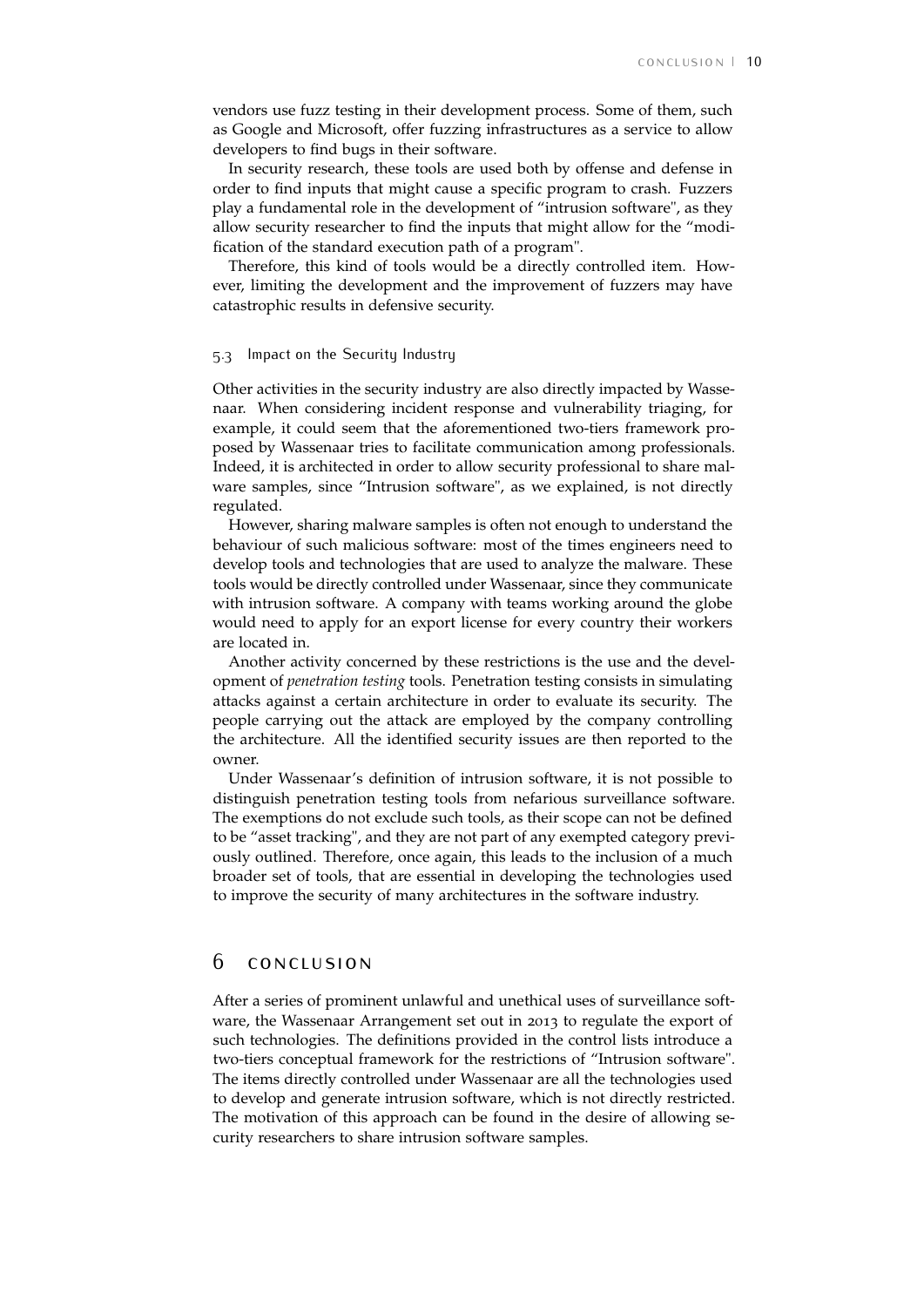However, the over broad definition of intrusion software leads to the inclusion in the list of directly controlled items of a set of technologies whose usages can be orthogonal to aiding the development of intrusion software. This has been explained in this paper by technically analyzing the definitions and providing examples of technologies that are used to improve the security of software, and not only to develop sophisticated attacks.

Additionally, by explaining the mechanisms that regulate the relations between defense and offense in security research, we determined how problematic regulating offense would be. Indeed, as offensive technologies is the most effective tool to empirically verify the effectiveness of defensive research, restricting attacks would certainly mean stagnating the development and improvement of software security.

It is fundamental for security researchers to work with regulators in order to provide better definitions that can be concretely applied to restrict the export of surveillance software, without impacting security research.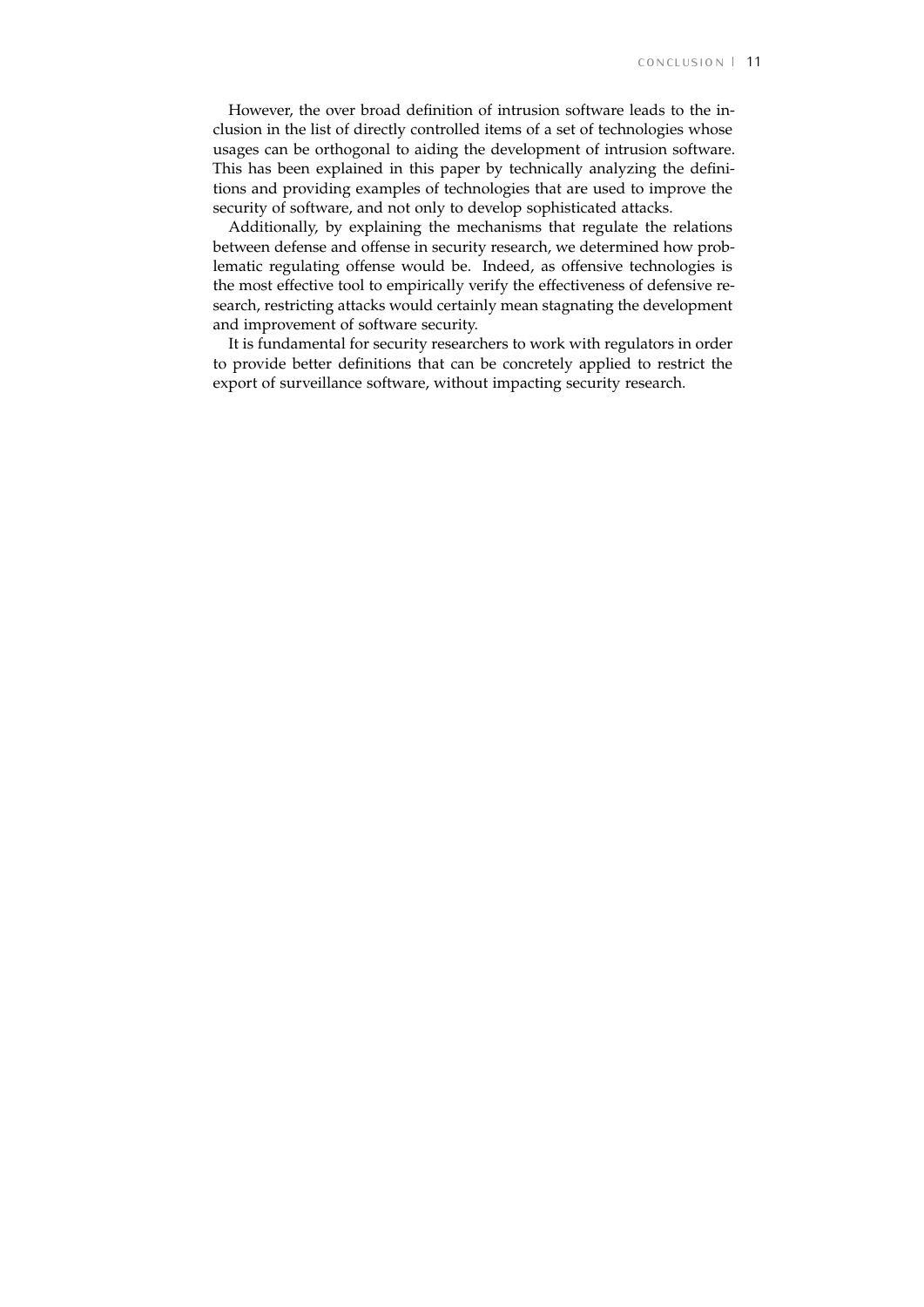## **BIBLIOGRAPHY**

- <span id="page-12-11"></span>[1] Apache: HTTP server project. <https://httpd.apache.org>.
- <span id="page-12-13"></span>[2] Chrome. <https://www.google.com/chrome/>.
- <span id="page-12-0"></span>[3] CitizenLab. <https://citizenlab.ca>.
- <span id="page-12-18"></span>[4] clang: a C language family frontend for LLVM. [https://clang.llvm.](https://clang.llvm.org) [org](https://clang.llvm.org).
- <span id="page-12-14"></span>[5] Firefox. <http://www.wassenaar.org>.
- <span id="page-12-1"></span>[6] Gamma Group. <https://www.gammagroup.com>.
- <span id="page-12-19"></span>[7] GCC, the GNU Compiler Collection. <https://gcc.gnu.org>.
- <span id="page-12-4"></span>[8] HackingTeam. <http://www.hackingteam.it>.
- <span id="page-12-12"></span>[9] nginx. <https://www.nginx.com>.
- <span id="page-12-7"></span>[10] The Wassenaar Arrangement. <http://www.wassenaar.org>.
- <span id="page-12-5"></span>[11] BILL MARCZAK, CLAUDIO GUARNIERI, M. M.-B. J. S.-R. Hacking team and the targeting of ethiopian journalists. <https://citizenlab.ca/2014/02/hacking-team-targeting-ethiopian-journalists/>.
- <span id="page-12-9"></span>[12] BIS. Intrusion software tools and export control, 2015. [http://www.blogs.bis.gov.uk/exportcontrol/files/2015/08/](http://www.blogs.bis.gov.uk/exportcontrol/files/2015/08/Intrusion-Software-Tools-and-Export-Control1.pdf) [Intrusion-Software-Tools-and-Export-Control1.pdf](http://www.blogs.bis.gov.uk/exportcontrol/files/2015/08/Intrusion-Software-Tools-and-Export-Control1.pdf).
- <span id="page-12-6"></span>[13] CITIZEN LAB, L. Sophisticated, persistent mobile attack against highvalue targets on iOS. <https://blog.lookout.com/trident-pegasus>.
- <span id="page-12-8"></span>[14] Council of European Union. Council regulation (EC) no 428/2009, 2009. <http://eur-lex.europa.eu/eli/reg/2009/428/>.
- <span id="page-12-3"></span>[15] DESMUKH, F. Bahrain government hacked lawyers and activists with uk spyware. [https://bahrainwatch.org/blog/2014/08/07/](https://bahrainwatch.org/blog/2014/08/07/uk-spyware-used-to-hack-bahrain-lawyers-activists) [uk-spyware-used-to-hack-bahrain-lawyers-activists](https://bahrainwatch.org/blog/2014/08/07/uk-spyware-used-to-hack-bahrain-lawyers-activists).
- <span id="page-12-16"></span>[16] JAGATIC, T. N., JOHNSON, N. A., JAKOBSSON, M., AND MENCZER, F. Social phishing. *Commun. ACM 50*, 10 (Oct. 2007), 94–100.
- <span id="page-12-15"></span>[17] Microsoft. Detours. [https://www.microsoft.com/en-us/research/](https://www.microsoft.com/en-us/research/project/detours/) [project/detours/](https://www.microsoft.com/en-us/research/project/detours/).
- <span id="page-12-2"></span>[18] MORGAN MARQUIS-BOIRE, B. M. From bahrain with love. <https://citizenlab.ca/2012/07/from-bahrain-with-love-finfishers-spy-kit-exposed/>.
- <span id="page-12-17"></span>[19] NAGARAJA, S., AND ANDERSON, R. The snooping dragon: socialmalware surveillance of the Tibetan movement. Tech. rep., University of Cambridge, Computer Laboratory, 2009.
- <span id="page-12-10"></span>[20] SERGEY BRATUS, D J CAPELIS, M. L. A. S. Why wassenaar arrangement's definitions of intrusion software and controlled items put security research and defense at risk—and how to fix it, 2014.